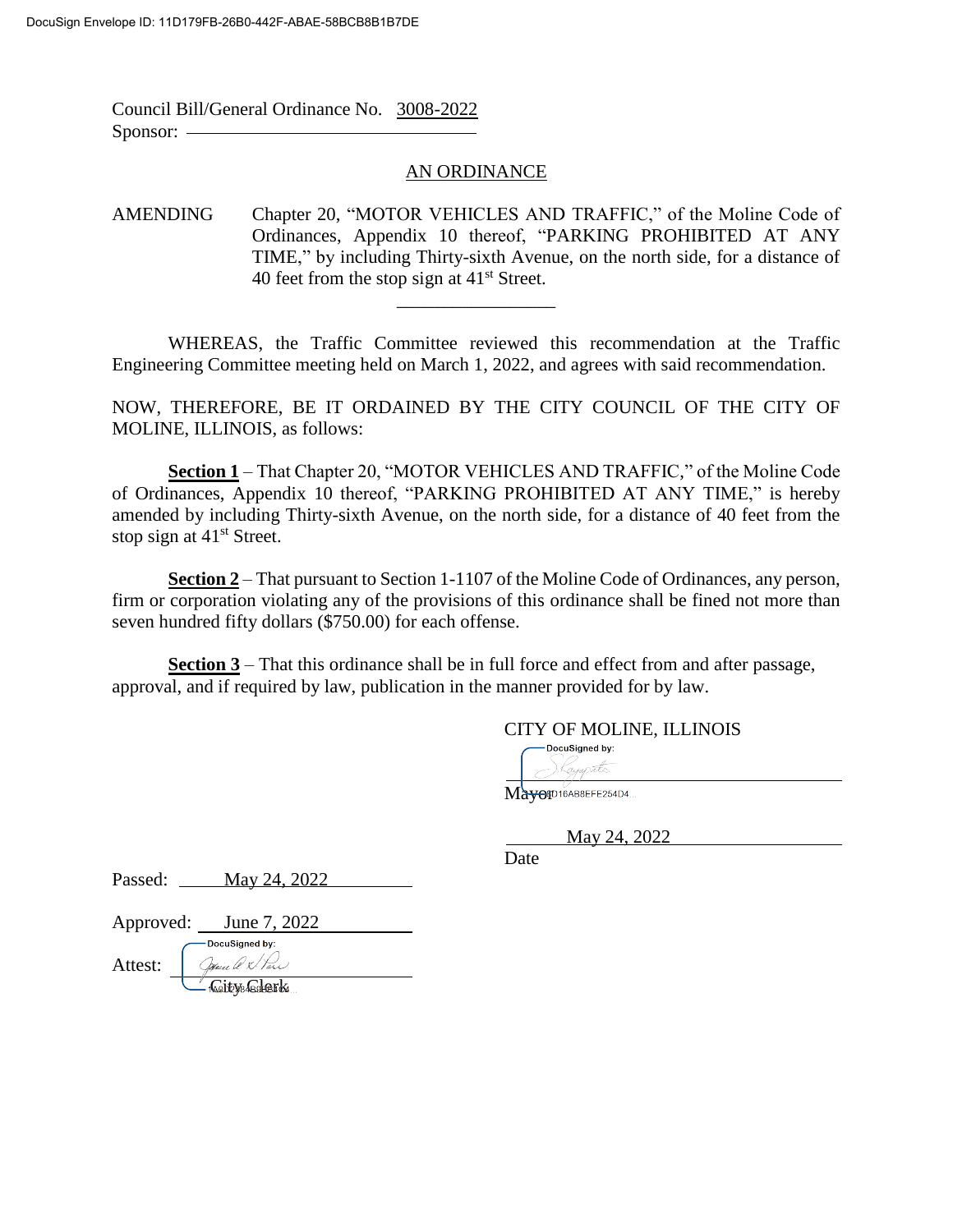

**MINUTES** Traffic Engineering Committee Tuesday, March 1, 2022  $3635\,4<sup>th</sup>$  Avenue Moline, IL 61265

PRESENT: Laura Klauer, Chairperson Steve Regenwether Matt Russell Michael Schenk Darrel Preston Michael Wendt (Virtually)

## Agenda Items:

- **1. Call to Order.** Laura Klauer called the meeting to order at 1:31 p.m.
- **2. Roll Call –** Roll call was taken with Laura Klauer, Steve Regenwether, Matt Russell, Michael Schenk, and Darrel Preston present. Darrel is substituting for Josh Whiting.
- **3. Approval of minutes for the Traffic Engineering Committee meeting of February 1<sup>st</sup>, 2022.** Motion to approve minutes by Schenk, seconded by Russell. Motion carried unanimously.
- **4. Request to remove the traffic signal at the intersection of 7th Street and 18th Avenue and replace it with a 4-way stop.** A request to remove the traffic signal at the intersection of  $7<sup>th</sup>$  Street and  $18<sup>th</sup>$  Avenue and replace it with a 4-way stop was discussed. Regenwether made a motion to approve for discussion, Schenk seconded. History of the intersection was discussed, and no members were definitively aware of the reason the signal was installed, however Ald. Williams did reach out to committee members and stated it had been in place since at least the 1960s. Schenk stated that the intersection of  $7<sup>th</sup>$  Street and  $16<sup>th</sup>$  Avenue operates well as a 4-way stop and that intersection has a jog and appears to have more traffic. Whiting (via email) stated he can make this signal operate in a flashing red mode, to model what would take place if the intersection was changed to a 4-way stop. After discussion, Russell made a motion to perform a traffic study at 18<sup>th</sup> Ave. and 7<sup>th</sup> St. to collect traffic counts prior to making a change, Schenk seconded. Ald. Wendt spoke in favor of turning the signals into a red flash mode, but not in favor of a traffic study as he believes it would be a waste of resources. Wendt also shared his thoughts that the intersection should be a 4-way stop, not a 2-way stop due to the potential of increasing traffic speeds. Regenwether reminded the group that he has a motion on the floor already. Regenwether opted to amend his original motion to change the lights to flashing red for a period of 30 days to observe traffic and come back at the April meeting with results. Mike did not second. Russell did second. Regenwether,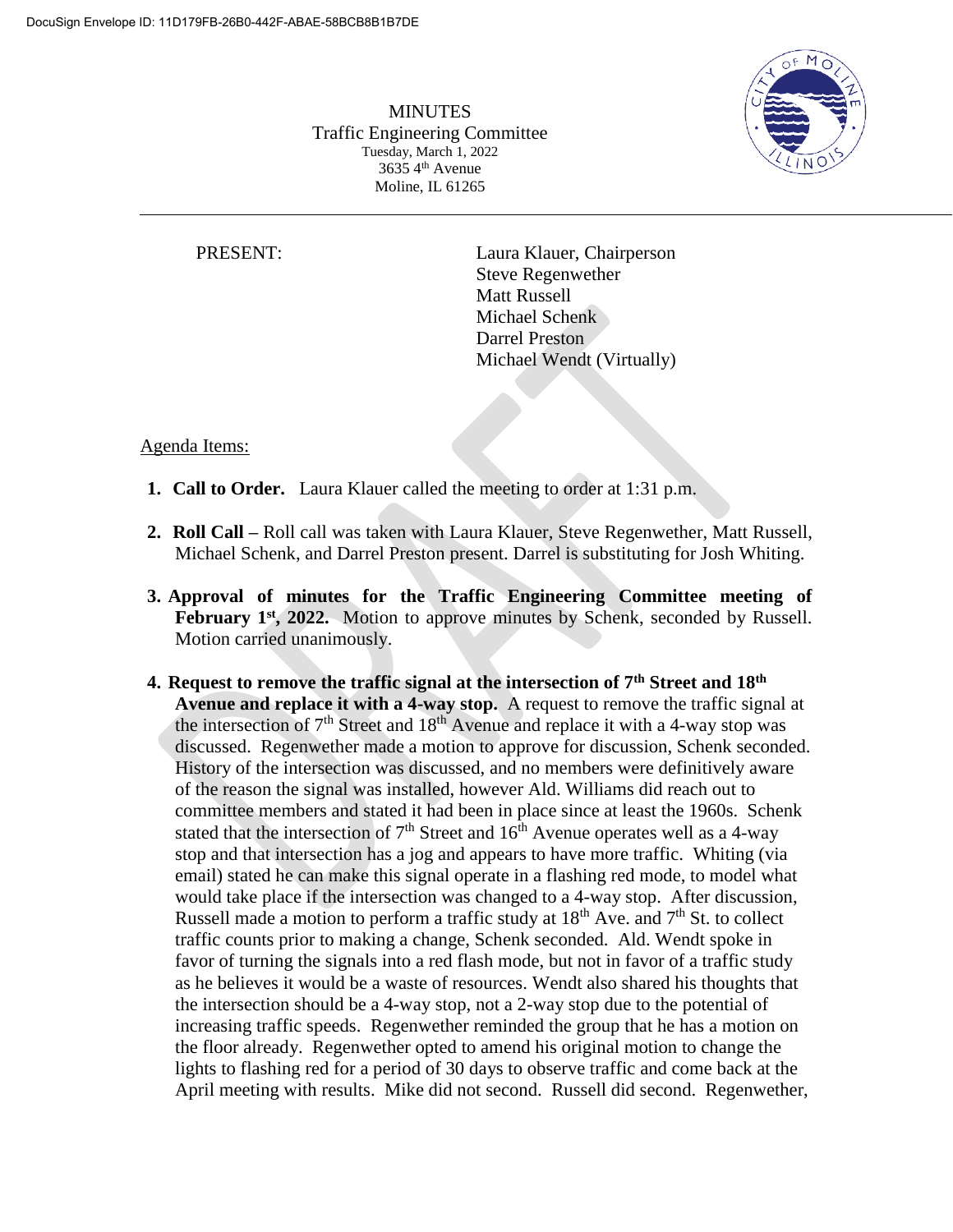Preston, and Russell voted aye. Schenk voted nay, and stated it was because he believes a formal traffic study is needed.

- **5. Request to change the southbound lanes at the intersection of 53rd Street and 34th Avenue.** The Committee discussed the request to change the southbound lanes of the intersection back to the way it was originally (The City changed the configuration in summer 2021.) Russell shared accident data. There were 3 accidents in 2021. Two were unrelated to the intersection. One occurred within the intersection, due to two cars believing they had the right-of-way. Klauer discussed the reasoning the intersection had changed. The City was striping on-road bicycle lanes on 53rd Street. One of the City's engineering technicians created the striping plan for this, and after observing traffic at the intersection on several occasions, noticed the need for a dedicated left turn lane. Preston shared information about the complaints he's received since the change was made. He also shared visually noticing several near misses in the intersection. Regenwether stated that in his field, a near miss would be considered a collision. Regenwether motioned to approve the change, to make the southbound lanes a left/thru combined, and a dedicated right turn lane. Preston seconded. Motion passed unanimously.
- **6. Request to prohibit parking on the north side of 36th Avenue from 41st Street east for 130 feet.** The Committee discussed the request to install no parking on the north side of  $36<sup>th</sup>$  Avenue from  $41<sup>st</sup>$  Street east for approximately 130 feet. After discussion, The Committee discussed revising the length of the no parking area to allow some parking for the homes at  $3514 \frac{41}{1}$  St,  $4105/4107 \frac{36}{1}$  Ave. Schenk made a motion to install no parking signs for 60 feet from the stop sign. Preston seconded. Further discussion took place regarding leaving a parking space for the home at 3514 41<sup>st</sup> St. Schenk amended his motion to 40 feet from the stop sign. Preston seconded. Motion carried unanimously.

## **Other:** None

Motion to adjourn by Russell, seconded by Regenwether. Motion carried unanimously. Meeting adjourned at 2:10 p.m.

Respectfully submitted, Laura Klauer Civil Engineer